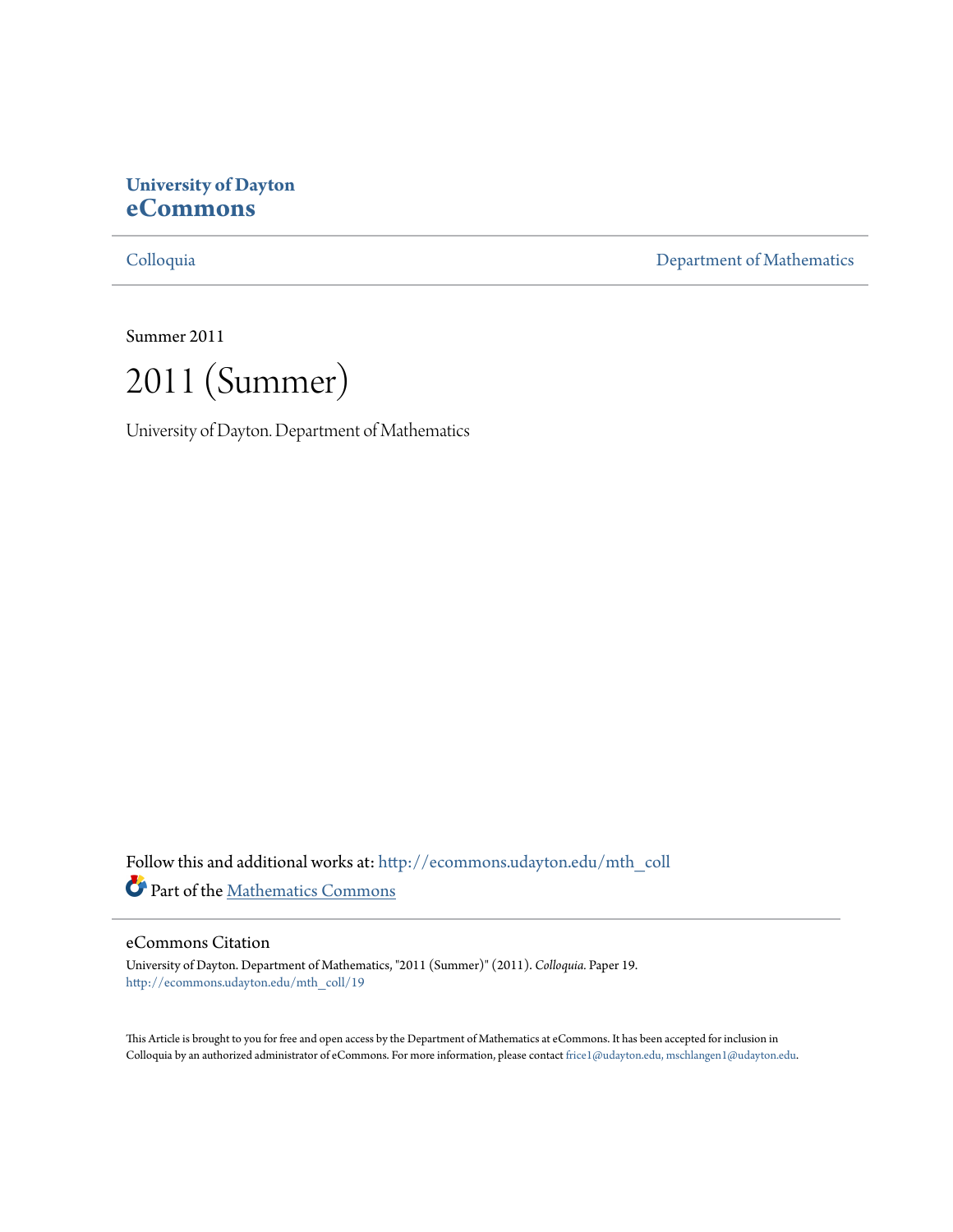| Date             | <b>Speaker and Title</b>                                                                                                                                                                                                                                                                           | Time/Location   |
|------------------|----------------------------------------------------------------------------------------------------------------------------------------------------------------------------------------------------------------------------------------------------------------------------------------------------|-----------------|
| Thursday, Jun 16 | Shandi Zhao, University of Dayton<br>Mutual Fund Performance: Does Corporate Governance Matter?                                                                                                                                                                                                    | 3:00 PM, SC 323 |
| Thursday, Jun 16 | Wenyi Zhao, University of Dayton<br>Political Connection and the Cross Sectional Stock Returns                                                                                                                                                                                                     | 3:30 PM, SC 323 |
| Thursday, Jul 28 | Andrea Toney, University of Dayton<br>The Relationships of Three Grouping Methods on Student<br>Achievement in a High School Geometry Classroom                                                                                                                                                    | 2:00 PM, SC 323 |
| Thursday, Jul 28 | Terry Calvert, University of Dayton<br>Mini Math Review Course: Will it Raise Math Placement Scores<br>of Community College Students?                                                                                                                                                              | 2:30 PM, SC 323 |
| Tuesday, Aug 2   | Abdulmalik Al Twaty, University of Dayton<br>An Extension of Avery Type Fixed Point Theorems and the Role of 3:00 PM, SC 323<br>Concavity in Applications                                                                                                                                          |                 |
| Thursday, Aug 4  | Benjamin Stewart, University of Dayton<br>Using a Linear Regression Analysis to show the predictive ability<br>of the California Mathematics Diagnostic Testing Program's<br>Calculus Readiness test regarding student achievement in an AP®<br>Calculus AB course and on the AP® Calculus AB exam | 2:00 PM, SC 323 |
| Thursday, Aug 4  | Jessica Westfall, University of Dayton<br>Measuring the Impact of Open Note Quizzes on Chapter Test<br>Scores in Algebra II while Controlling for Previous Ability, Gender,<br>Attendance, and Grade Level                                                                                         | 2:30 PM, SC 323 |

### **Abstracts of the Colloquium Talks Summer 2011 Department of Mathematics**

### **Mutual Fund Performance: Does Corporate Governance Matter?**

### Shandi Zhao

**Abstract:** This study examines the relationship between mutual fund performance and governance effectiveness on 5186 mutual funds between 2006 and 2010 using Morningstar's fiduciary grade. Ordinary Least Square models and Multinomial Logistic Regression analysis are employed in this research. Mutual fund performances are measured by Sharp Ratio and Morningstar's Star Rating, while mutual fund governance measures, which include Stewardship Grade and its five components are taken from the Morningstar's Principia database. Morningstar's Stewardship Grade takes into account managerial incentives, board quality, corporate culture, regulatory history, and fee structure. Both OLS and multinomial logistic models find that Stewardship Grade, corporate culture, and fee structure explain contemporaneous fund performance. These governance factors also help predicting future fund performance. Important corporate governance variables such as managerial incentives and board quality, however, fail to explain fund performance.

**Keywords:** Corporate governance, Mutual fund performance, Ordinary Least Square analysis, multinomial logistic analysis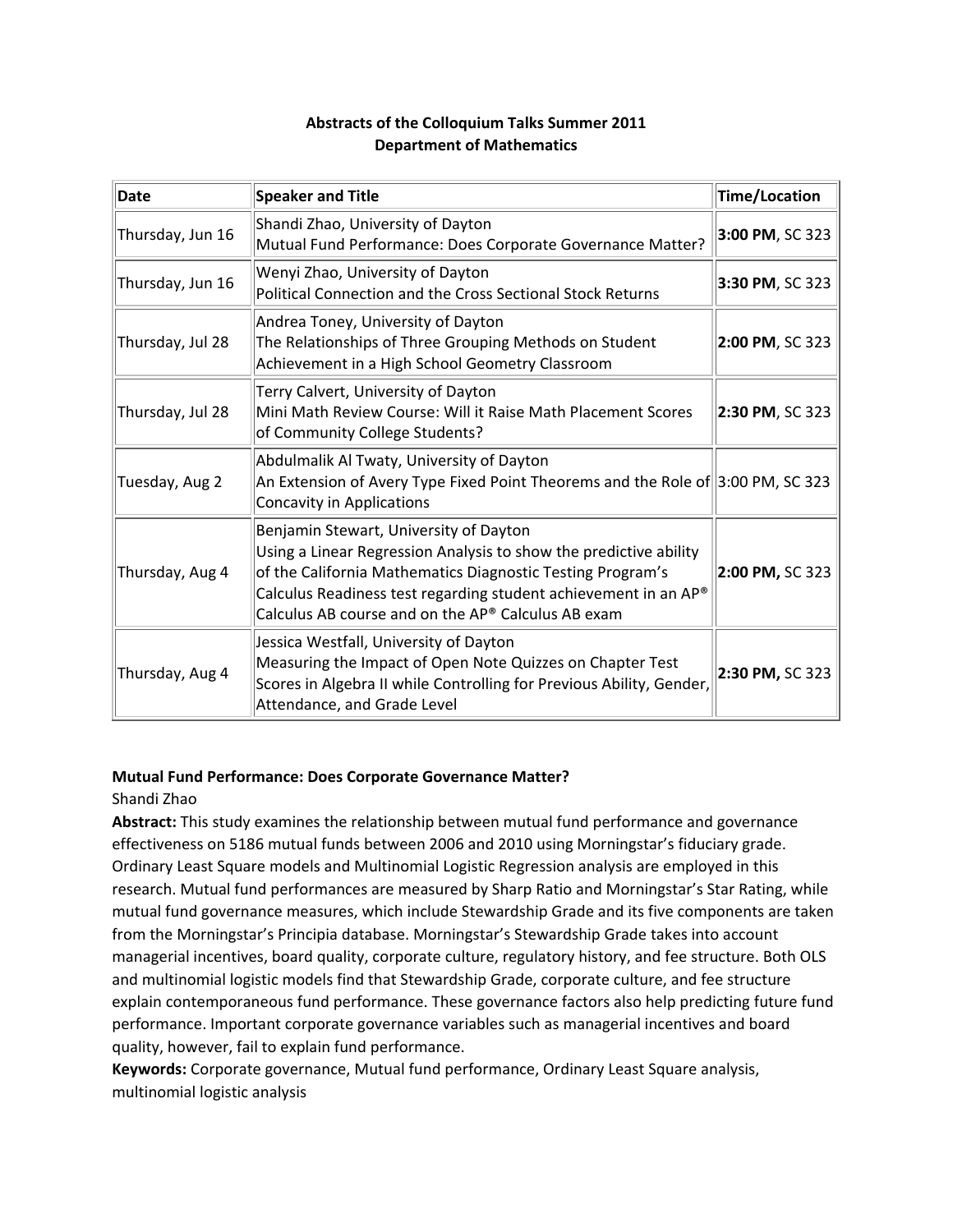#### **Political Connection and the Cross Sectional Stock Returns**

### Wenyi Zhao

**Abstract:** This research is to examine how the political connection impacts the listed companies' cross‐ section of stock returns. Previous studies provide mixed evidence on the effect of political connection on firm market value and performance. We provide fresh evidence on this issue based on a large sample of firms listed in China where a relationship‐based economy dominates. Additionally, we construct a unique political index to measure the degree of firm political connection. Principal component analysis (PCA) and portfolio sorts are two main methods used in this research. We first use the PCA method to construct a political connection index for each firm from 2004 to 2009. This index incorporates various channels through which a firm's executives and board members are connected with a hierarchy of government officers. Further, we sort all the samples into decile portfolios based on political connection index to examine the relationship between political connection and the cross sectional stock returns. Our findings show that firms with high political connection earn lower stock returns than those with low connection, supporting rent seeking hypothesis. Our findings are also important for investors to better understand the political connection effects on the U.S. stock market, particularly in light of the government bailout of several large financial institutions during the recent credit crisis.

### **The Relationships of Three Grouping Methods on Student Achievement in a High School Geometry Classroom**

#### Andrea Toney

**ABSTRACT:** This study investigates the relationship between a grouping method used to place students into cooperative groups and achievement level in a high school geometry classroom. Three grouping methods were studied, teacher‐selected, student‐selected and randomly‐assigned groups, using a counterbalance design with a simple crossover. Over the course of six chapters, that took sixteen weeks to accomplish, 58 students participated in all three grouping methods. Results revealed significant differences between the teacher‐selected and student‐selected groups and the teacher‐selected and randomly-assigned groups. Furthermore, there was a significant difference between gender, abilitylevel, and class section.

### **Mini Math Review Course: Will it Raise Math Placement Scores of Community College Students?** Terry Calvert

**ABSTRACT:** This study investigates the relationship between attending a math review course and scores on the COMPASS math placement test. Twenty-three students who had previously taken the COMPASS math placement test attended a week long math review course that concluded with the students retaking the math placement test. A control group consisted of twenty‐four students who had taken the COMPASS test twice with no interventions. There was a statistically significant increase in the mean pre and post test scores for both the control and experimental groups. In addition there was significant difference in the mean gain scores between the experimental and control groups.

### **An Extension of Avery Type Fixed Point Theorems and the Role of Concavity in Applications** Abdulmalik Al Twaty

**Abstract.** In this study we apply a recent Avery type fixed point theorem, which is an extension of the Leggett‐Williams fixed point theorem. It has been demonstrated previously that applications to the